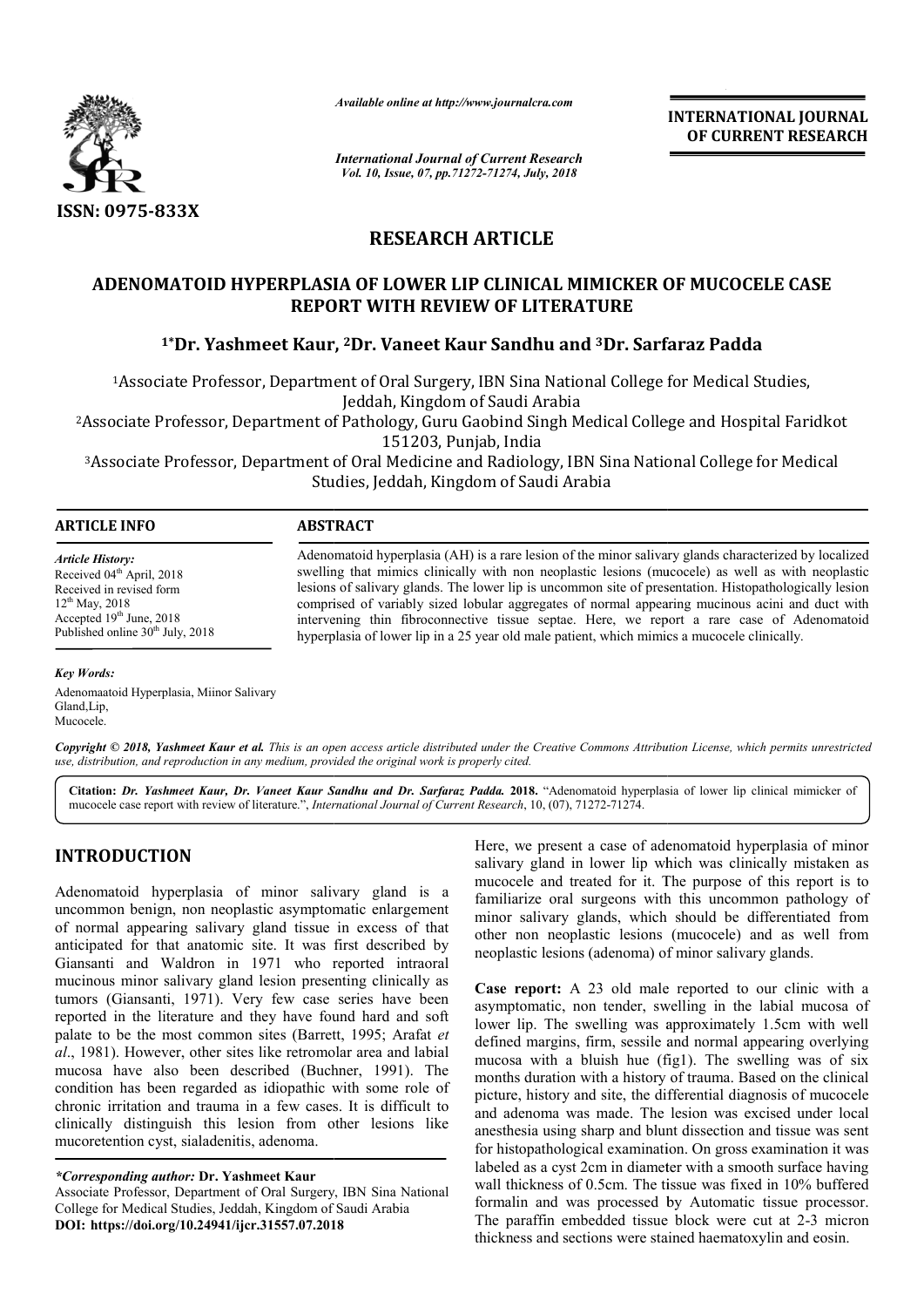

**Fig. 1.A well defined submucosal nodular swelling of lower lip in a 25 year old male patient**





**Fig 2 and 3. At lower power view shows lobular aggregates of normal appearing mucinous acini x10 H and E**



**Fig. 4. High magnification shows distented mucinous acini surrounded by myoepithelial cells x40 Hand E**

Under light microscopic examination lesion comprised of variably sized lobular aggregates of normal appearing mucinous acini and duct with intervening thin fibroconnective tissue septae (fig 2,3,4).The mucinous acini were slightly larger than normal,apperaed distended and were surrounded by myoepithelial cells. No mucous spillage was noted. No significant inflammatory infiltrate was seen in multiple sections. No dysplastic changes were noted. On the histopathology a final diagnosis of adenomatoid hyperplasia of minor salivary gland was made.

### **DISSCUSION**

Adenomatoid hyperplasia (AH) is a rare lesion of the minor salivary glands characterized by localized swelling that mimics a neoplasm clinically but it is clearly distinguished histopathologically from salivary neoplasm as there is no abnormal cytologic and architectural features (Buchner *et al*., 1991). Hard and soft palate are the most common sites reported in case series by Bucher *et al* 1991, Barret *et al* in 1995 and Arafat *et al* in 1981 (Barrett *et al*., 1995; Arafat, 1981; Buchner *et al*., 1991). However, retromolar and labial mucosa sites too have been reported while upper and lower lip were the least common sites with AH (Buchner *et al*., 1991). It is seen with more incidence in males than females with a wide age range (9-79years) though fourth and fifth decade were the most common age for presentation. Most of the clinicians described it as asymtommatic , soft to firm, sessile, localized masses with normal appearing overlying mucosa though a few cases with pigmented mucosa are seen in the literature (Barrett, 1995; Neville , 2016). It has been reported with a size ranging from 0.5 to 3cms (Barrett, 1995; Buchner 1991; Sharma *et al*., 2011). The cause of this condition is uncertain yet though chronic irritation from sharp tooth, ill fitting denture and trauma has been suggested to have a role (Neville, 2016; Sharma, 2011). Endocrine disorders, nutritional deficiency, drugs or neuropathies implicated in asymptomatic swellings of